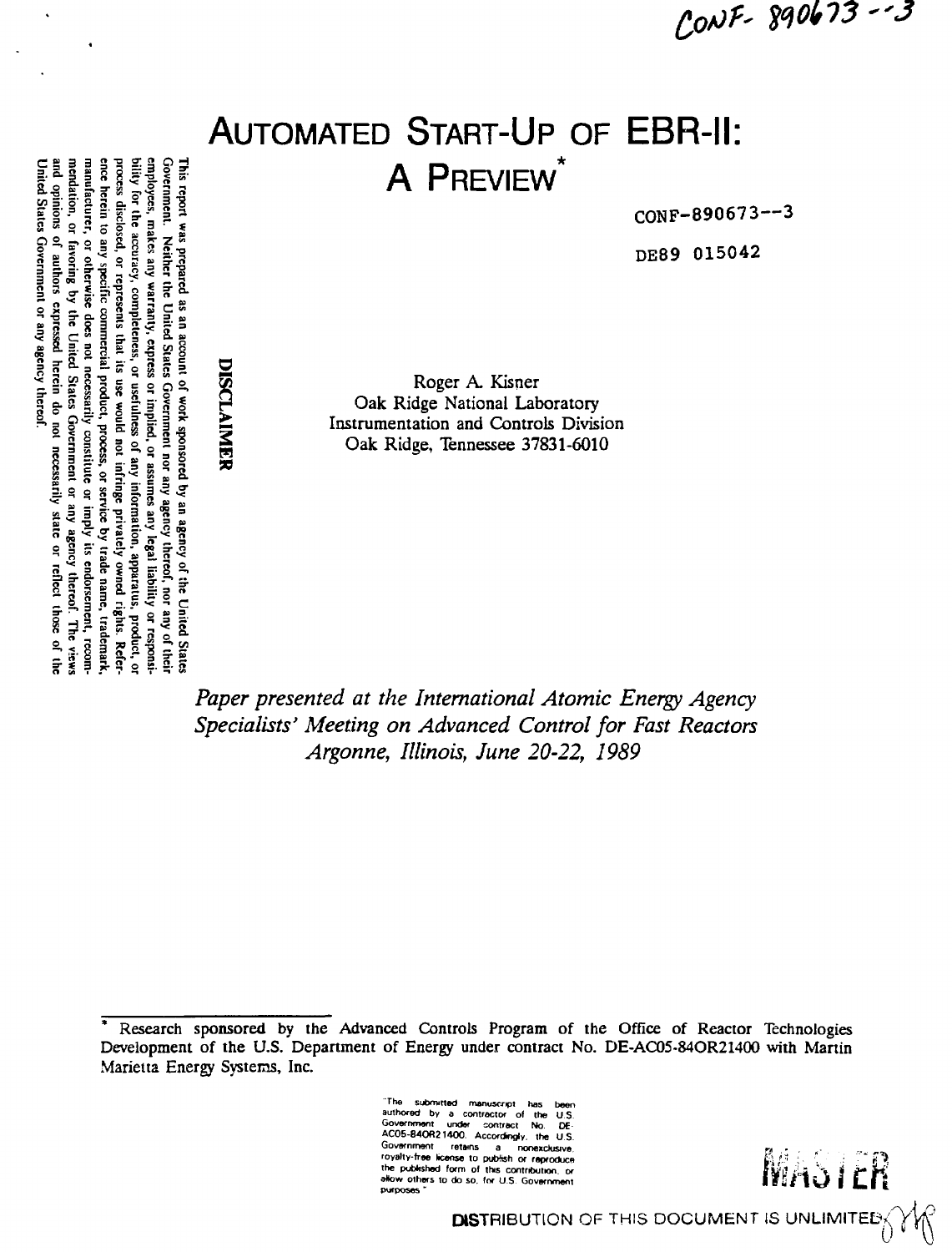# AUTOMATED START-UP OF EBR-II: **A PREVIEW**

Roger A. Kisner Oak Ridge National Laboratory Instrumentation and Controls Division Oak Ridge, Tennessee 37831-6010

# **ABSTRACT**

Oak Ridge National Laboratory (ORNL) and Argonne National Laboratory (ANL) are undertaking a joint project to develop control philosophies, strategies, and algorithms for computer control of the start-up mode of the Experimental Breeder Reactor II (EBR-II). The major objective of this project is to show that advanced liquid-metal reactor (LMR) plants can be operated from low power to full power using computer control. Development of an automated control system with this objective in view will help resolve specific issues and provide proof through demonstration that automatic control for plant start-up is feasible. This paper describes the approach that will be used to develop such a system and some of the features it is expected to have. Structured, rule-based methods, which will provide start-up capability from a variety of initial plant conditions and degrees of equipment operability, will be used for accomplishing mode changes during plant start-up. Several innovative features will be incorporated such as signal, command, and strategy validation to maximize reliability, flexibility to accommodate a wide range of plant conditions, and overall utility. Continuous control design will utilize figures of merit to evaluate how well the controller meets the mission requirements. The operator interface will have unique "look ahead" features to let the operator see what will happen next.

# **INTRODUCTION**

A joint program is underway between Oak Ridge National Laboratory (ORNL) and Argonne National Laboratory (ANL) to develop a new controller concept that allows intelligent automatic start-up of the Experimental Breeder Reactor II (EBR-II). EBR-II, operated by ANL and located at the Idaho National Engineering Laboratory (INEL) site in Idaho Falls, Idaho, is a pool-type 62.5 MW(th) liquid metal reactor (LMR). The plant generates 20 MW(e) at full power. EBR-II has been in operation since 1964.

Research sponsored by the Advanced Controls Program of the Office or Reactor Technologies Development of the U.S. Department of Energy under contract No. DE-AC05-84OR21400 with Martin Marietta Energy Systems, Inc.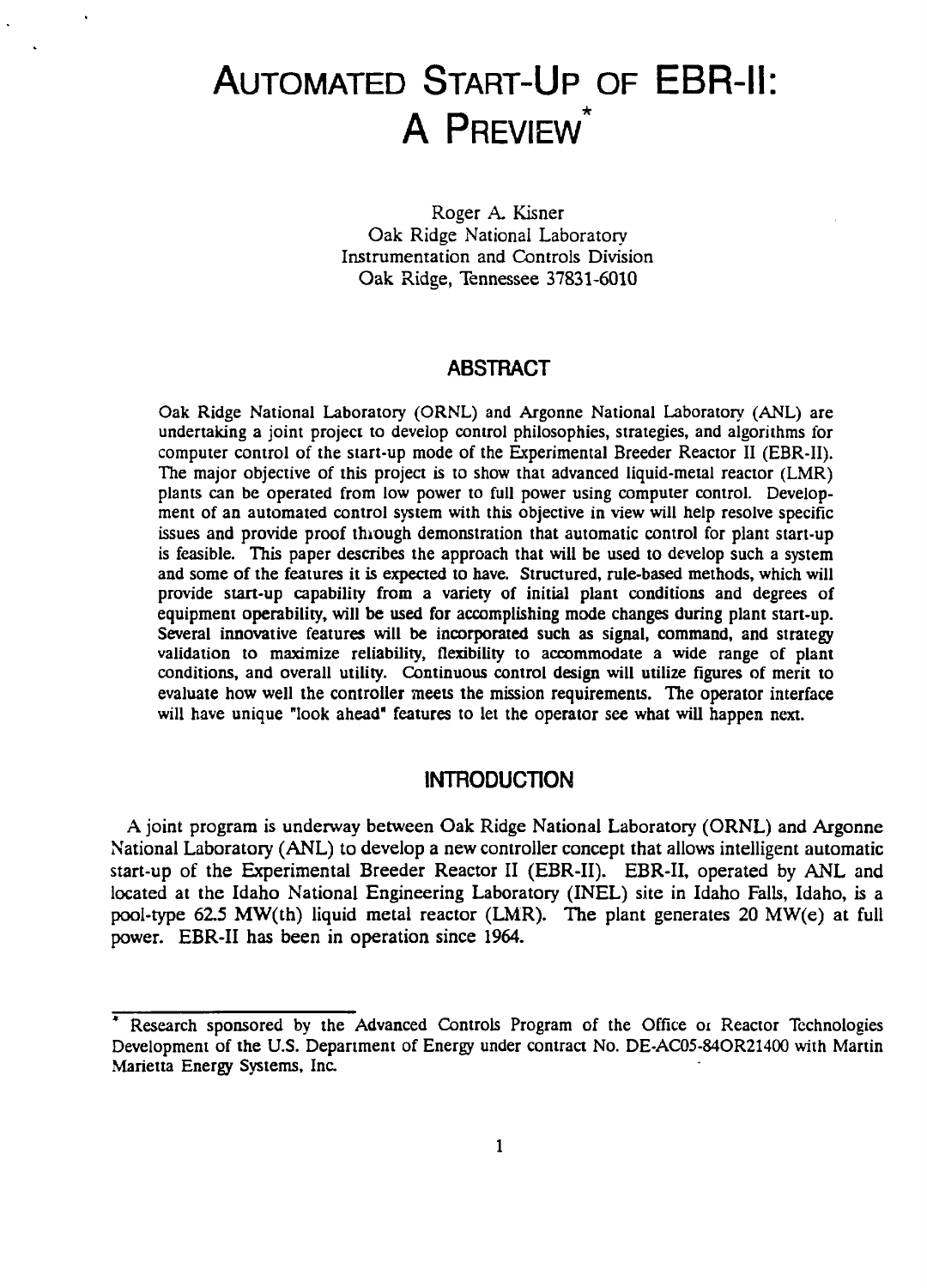An important requirement of the automatic control system is to allow start-up to proceed from a variety of initial conditions with sufficient robustness to accommodate a limited amount of equipment malfunctions both at the initiation of start-up and as the start-up proceeds. No LMR power plant has such a system at this time.

The program's practical goal is to demonstrate a working automated start-up system on the EBR-II that integrates the operating crew's role during start-up with an efficient control system design. The ultimate goal is to develop a general control system structure on EBR-II that will become a prototype design for future LMRs. A staged approach is being taken to develop the control system with several demonstrations planned. The first demonstration is of a procedure recall system which receives data from the plant data acquisition system (DAS) and allows the operator to complete an electronically generated, screen displayed checklist as he manually starts the plant. The second demonstration is of a limited automatic start-up system which utilizes, as much as possible, existing sensors, actuators, and controller hardware. The third demonstration is of a more advanced automatic start-up system which utilizes more sophisticated faulttolerant computer-based hardware. This paper outlines the approach being taken and some of the issues that must be addressed.

# **BACKGROUND**

A well-trained operating crew currently maneuvers the EBR-II plant from low-power or standby conditions to full power operations whenever start-up is required. As would be expected, the crew accommodates a wide variety of plant prestart-up conditions and negotiates the start-up through a variety of system and equipment malfunctions as they occur. Although operators are guided by plant operating procedures, their individual skills, training, and previous experience contribute to the overall success of start-up. The development of an automated start-up system for EBR-II must transform written operating procedures into functioning rules of a computer-based control system as well as capture the operator's expertise.

An automated start-up control system is a computer-driven decision-making engine containing rules that govern all relevant aspects of the start-up process. Power plant start-up is a time of transitions in which various subsystems are engaged and disengaged; therefore, the start-up control system must possess capability to coordinate the functioning of continuous processes (e.g., flow modulation and pump speed) and discrete-event processes (e.g., pump off-on, isolate subsystem, and change mode). **Start-up** is also a high-risk period in which some component failure and malfunction is anticipated. Thus the start-up system must be intelligent to cope with abnormal equipment and process conditions by maneuvering around problems or by providing safe routes to shutdown.

#### **HFIR Experience**

The high-flux isotope reactor (HFIR) at ORNL [a 100 MW(th) research reactor] has been started automatically since its initial start-up in 1965.<sup>1</sup> Automatic HFIR start-up covers the range from source-level to the point at which sensible heat is generated. The HFIR start-up system is a discrete electronics system — not computer-based; hence, its intelligence is insufficient to handle unusual start-up conditions or malfunctions. The HFIR start-up system presumes that all systems are operating correctly. In the event of an abnormal condition or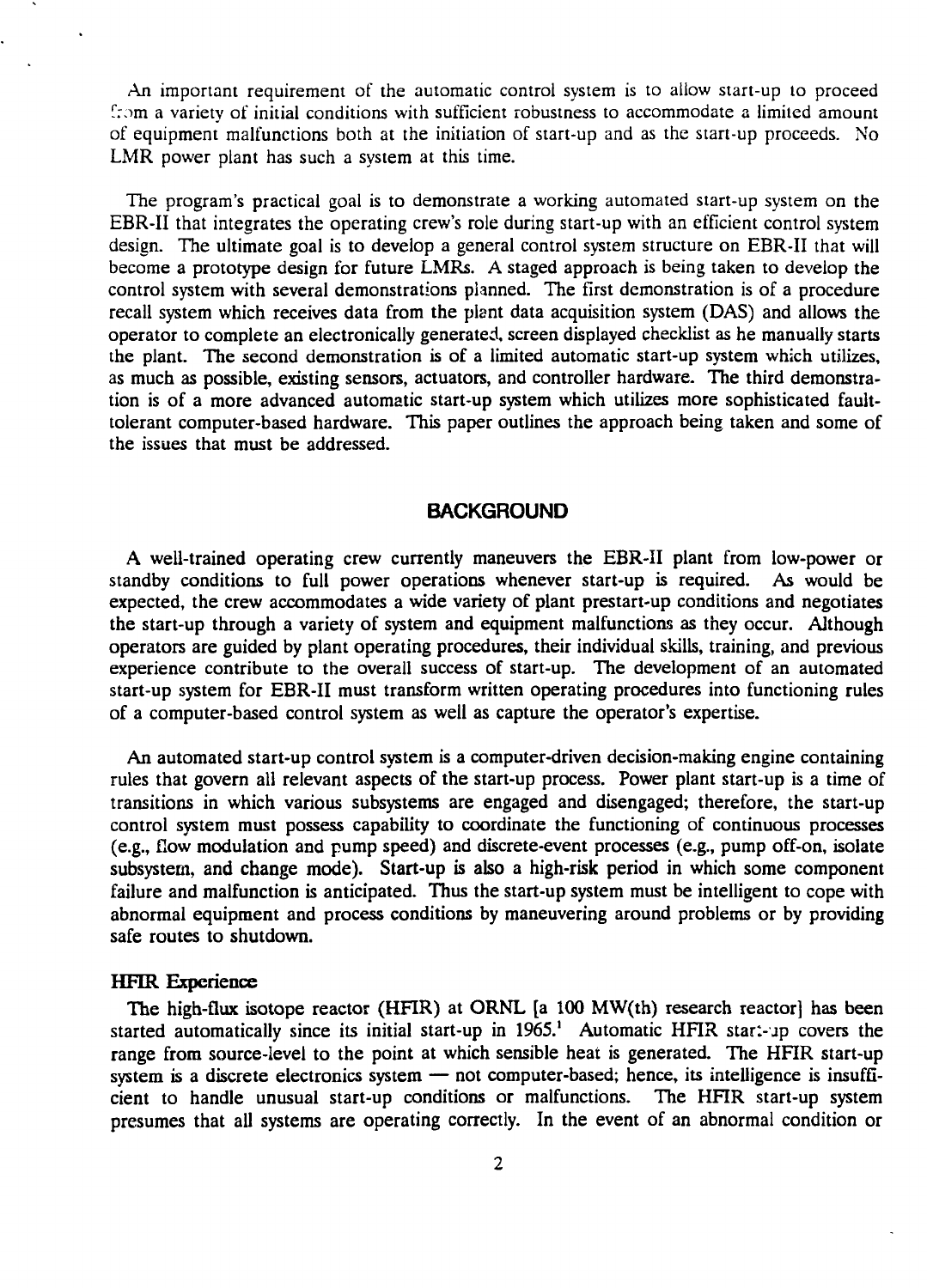equipment malfunction, the start-up system returns to a shutdown state with the control rods fully inserted. The start-up system was designed utilizing a fixed sequence based on *a priori* knowledge of the process. In addition, a preprogrammed sequencer automatically restarts the balance-of-plant (BOP) equipment on inadvertent shutdown due, for example, to loss of electric power.

To start the HFIR reactor, specific preconditions must exist (e.g., neutron source inserted, control rod servos engaged, control rods fully inserted into core, and normal primary coolant flow and temperature conditions established) after which the automatic start-up proceeds by withdrawing rods to establish a period which escalates power to the desired level without further action by the operator. Once a suitable period is established, power continues to escalate until the set point is reached. Only a minimal amount of rod motion is required to hold the period throughout the start-up range.

Balance-of-plant start-up is also automatic; however, the start-up proceeds from one step to the next as a result of timed sequences only after necessary process conditions are met. The conditions are based on a set of rules which embody constraints on the operation of systems and equipment. For example, the main circulating pumps can only be started after the pressurizer pumps have been started and the system pressure has reached a predetermined minimum value.

Start-ups with both reactot and BOP automatic systems have been reliable. A small number of unexpected events during start-up have occurred. Experience with HFIR indicates that a more intelligent system could further reduce the time required to bring the plant to a power producing state. A faster start-up would be particularly important following inadvertent shutdowns where delays may allow xenon concentrations to increase to a level which prevents restart of the reactor. (This is a particularly severe problem with a high-flux reactor.) Present management rules require that causes for reactor trips be identified before restart can proceed. The reasoning process for identifying trip causes, at present the operator's burden, can be embodied in an intelligent automated start-up system. The inherent rapidity and repeatability of digital computing equipment may allow restart of the reactor before neutron poison grows to the point of rendering the core unusable.

#### Brief **EBR-II Plant Analysis**

In general, control structure follows the natural plant structure, that *is,* controllers are assigned according to the division of the plant subsystems. Such would be the case for an automated start-up control system. Figure 1 shows EBR-II divided by subsystems and grouped according to prime, support, and utility relationships. Also shown are the subsystem-affiliated controllers. To effect start-up, both the prime control systems and the controllers for support systems must be coordinated. This diagram is useful for illustrating the various lower-level controllers. From this diagram the next step is to create tables of input and output relationships.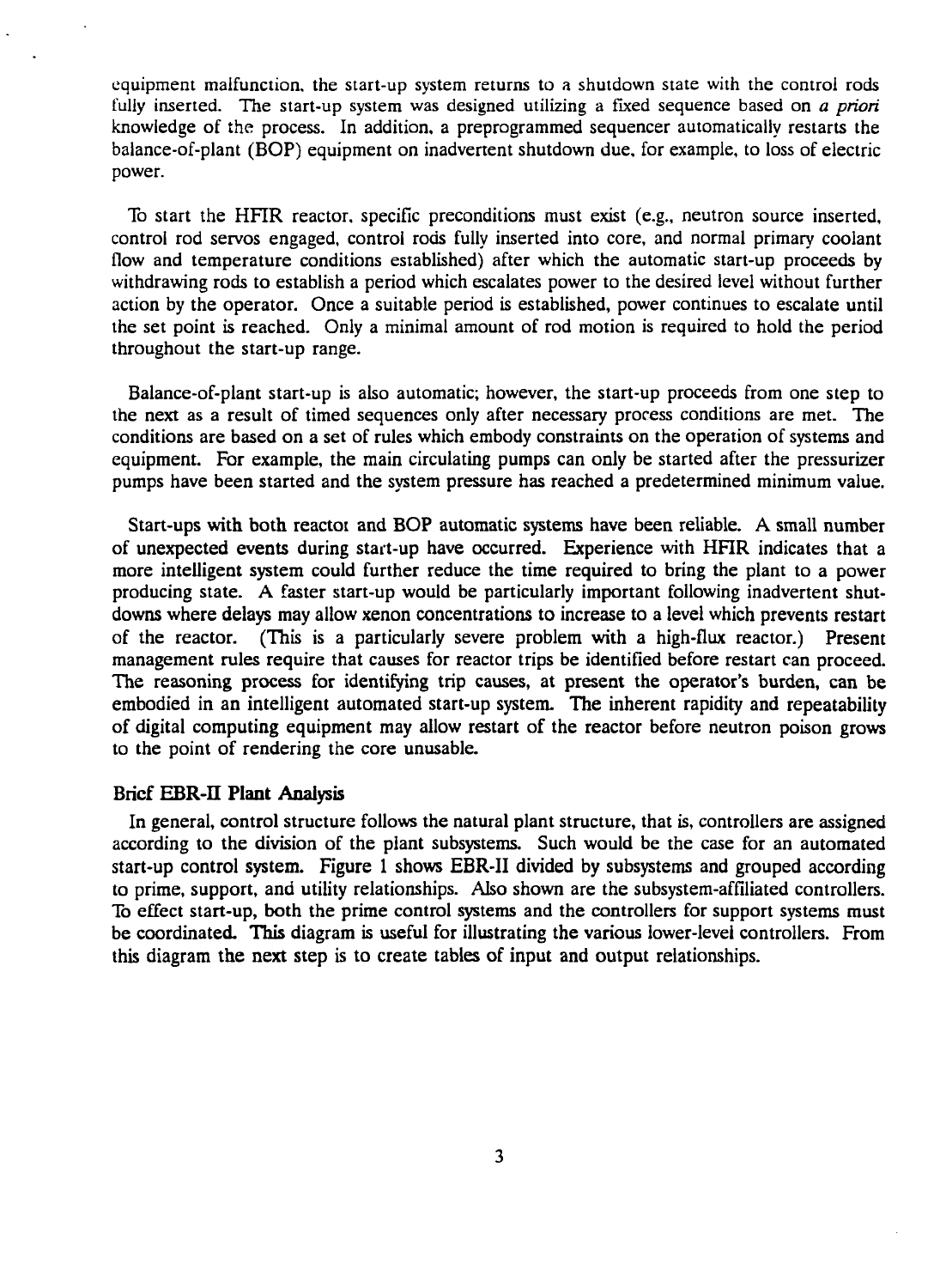# REPRODUCED FROM BEST **AVAILABLE COPY**



 $\overline{a}$ 

Fig. 1. EBR-II plant subsystems with local control modules.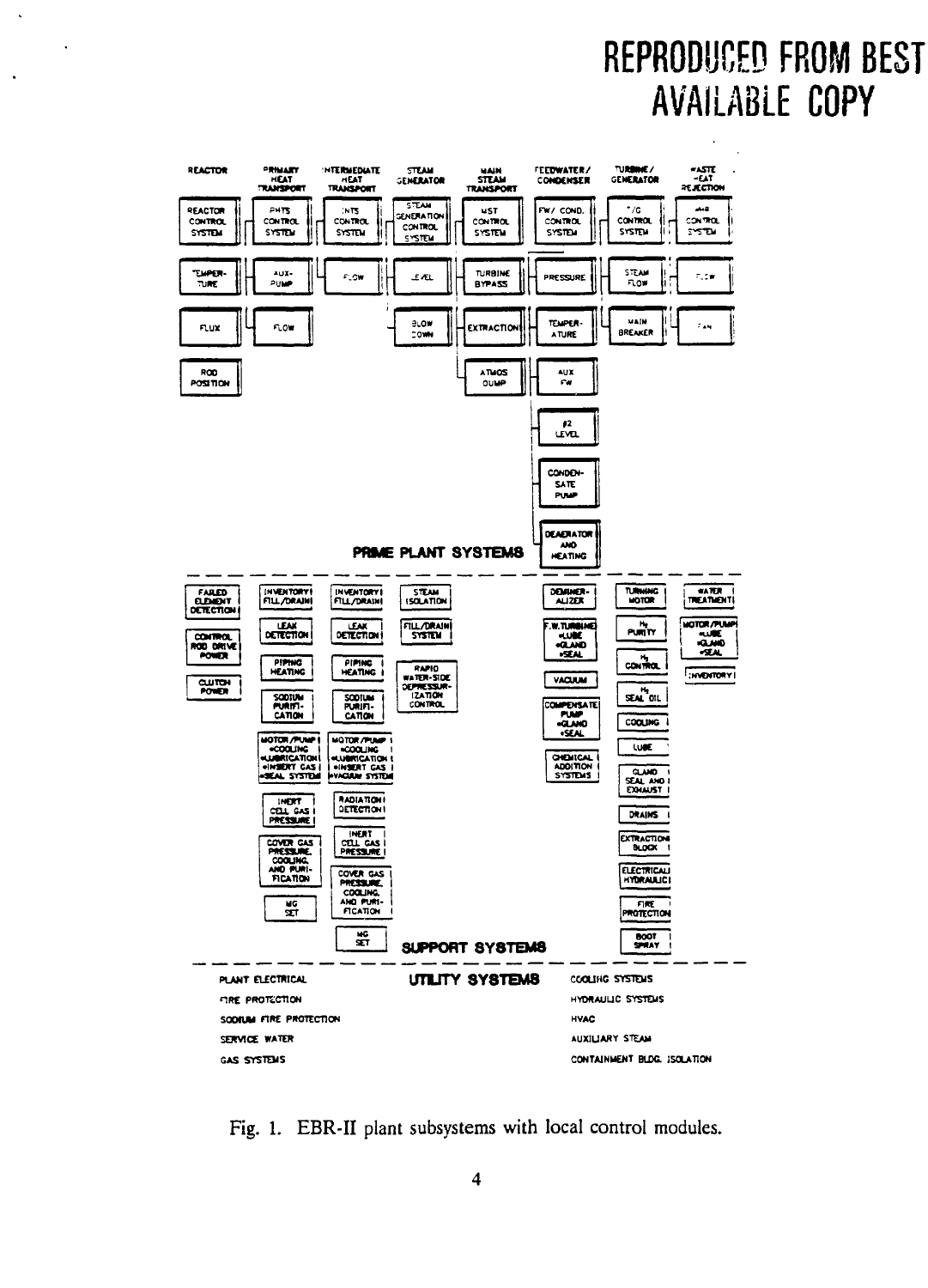## Basic Requirements of Automatic Start-Up Control System

Control system design involves five development aspects that constitute overlapping phases through which development advances.<sup>2</sup> A unique, distinct expertise is required for each development aspect. These aspects apply to start-up control as well as other operational modes. The design aspects are (1) formation of goals and objectives, (2) development of strategy, (3) identification and adaptation of a control technique, (4) implementation of strategy and technique in real-time hardware and software, and (5) field tuning and refinement of the final controller within its intended environment. These aspects may be viewed as phases in which each subsequent phase is built on the specifications originated in the previous one, although some parallel activities may be possible. Errors occur and problems result from misinterpretation of the specifications passed from one phase to another. The five aspects are discussed briefly below.

- (1) Formation of Goals and Objectives. The goal generation aspect of a control design project produces and maintains a statement of the entire system's goal and purpose, which includes plant system, control system, and operational system (humans). Initially, general performance requirements are established, especially requirements concerning reliability and availability, and the degree of automation and range of human participation in system operation. This aspect of development is dominated by project leaders, plant specialists, and system engineers.
- (2) Development of Strategy. The physics of the process to be controlled are studied and existing operating experience is cataloged to identify the most appropriate operating procedures, set points, and control logic. Strategy development is independent of the means used to accomplish it. The means are taken up in the next aspect. For example, a typical strategy for (LMR) reactor control may be to maintain reactor inlet temperature at a constant set point thus allowing core-exit temperature to track reactor power and primary flow. Plant and component specialists participate in the strategy development. Strong emphasis is placed on historical experience of similar systems.
- (3) Identification and Adaptation of Control Technique. A control technique is a mathematical, procedural, or symbolic mechanism for mapping measurements into actions according to a control law. The control technique makes operational the control strategies developed in aspect (2) above. The diversity of control techniques available to designers is very great. Examples currently being applied in the Advanced Controls Program at ORNL include the well-proven proportional-integral-derivative (PID), linearquadratic-Gaussian (LQG), adaptive, rule-based, and nonlinear tracking types. A substantial development effort is required to combine the control strategy and technique into a system-specific design. Many iterations are required to arrive at a suitable design. This aspect of control system development is the domain of control engineers, and modeling and simulation specialists.
- (4) Implementation of Strategy and Technique in Real-Time Hardware and Software. Most modern control systems are implemented in a digital computing environment. Because of the distinction between computing hardware and software, parallel developments are taken for each. This distinction also requires the expertise of both computer specialists and software engineers to accomplish system design. An unambiguous and complete specification for the control system's functionality [from  $(3)$  above] is sequired to ensure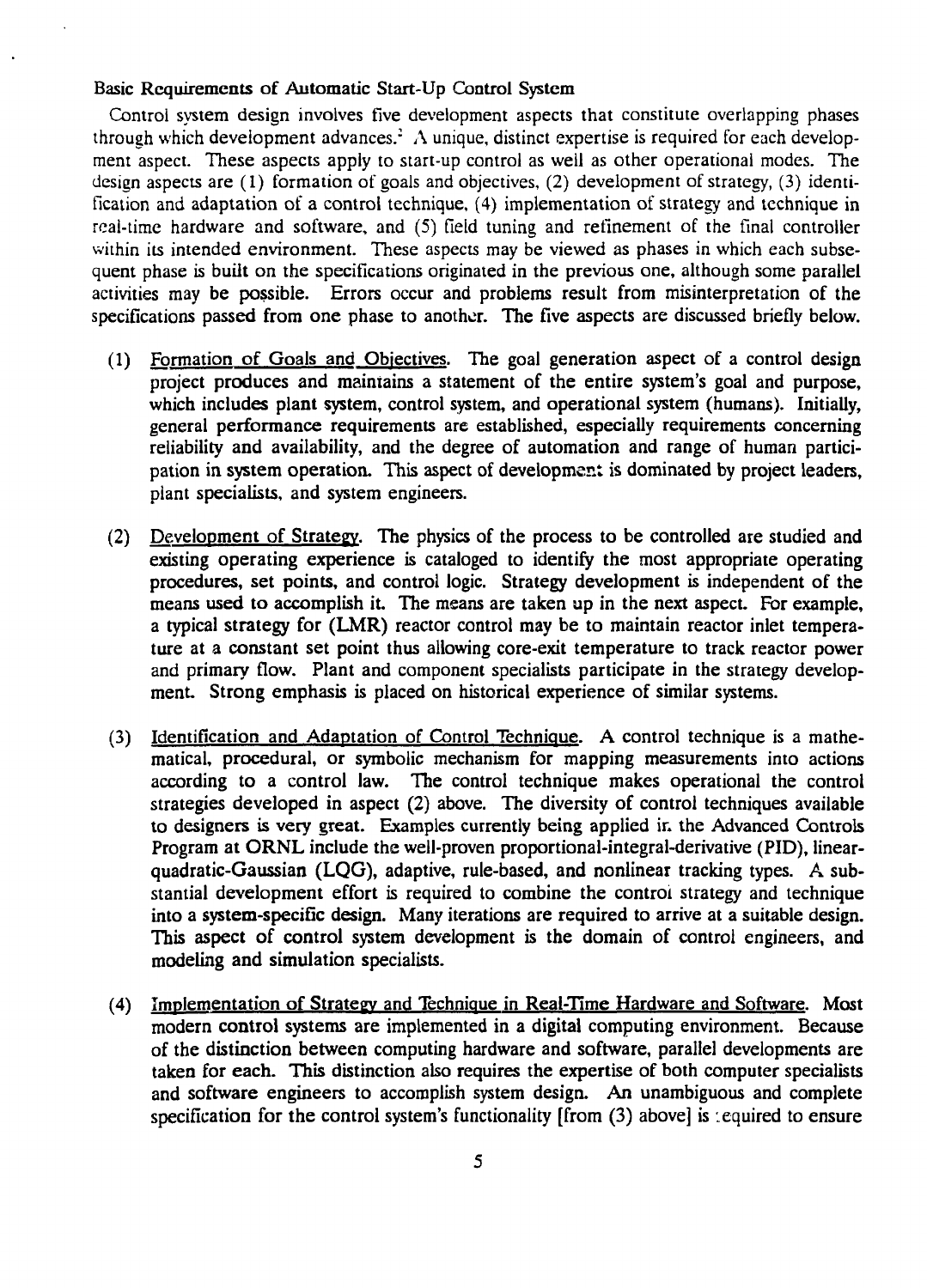that subsequently developed software meets the intended objective. Lack of clarity or incompleteness in this specification is a well-known source of error.

(5) Field Tuning and Refinement of the Final Controller in Its Intended Environment. Provisions must be made for on-line tuning and verification of proper tuning of the automated start-up control system. Traditionally either operations personnel or highly skilled specialists become involved in field tuning depending on the complexity of the process. Field tuning of single-input single-output (SISO) PID controllers may be accomplished by closed- or open-loop methods such as the Ziegler-Nichols method;<sup>3</sup> multiple-input multiple output (MIMO) tuning is more involved. Fortunately, computer technology offers an opportunity to provide a more meaningful interface to tune MIMO controllers than has been realized by analog technology.

The EBR-II start-up system project is concurrently working on the first three of the development aspects described above. Requirements for the automated start-up control system are currently being written. These will be added to and improved in the course of this project. Some of the salient guidelines are discussed briefly below.

Hardware. Bailey digital and analog controllers are currently in use at the EBR-II plant. These will be used for the initial demonstration of automated start-up. For the advanced demonstration, fault-tolerant control architectures will be employed. This will necessitate a changeout of some of the currently operating controller modules since they are not of redundant architecture.

Interface with the plant. For the initial demonstration, the control system will use existing sensors and actuators, although this may limit the potential of the new system. Other sensors and actuators may be added in the future based on the results of cost-benefit analyses. Sensor outputs are available through existing instrumentation and from the plant-wide DAS, although the DAS's update scan is relatively slow for some control functions.

Interaction with the operating crew. Reporting of meaningful information to the operator is a necessity if maintaining operator confidence in the controller and maintaining operator awareness of the system state is required. The start-up controller must be capable of explaining its actions to the operating crew so that they identify (1) what the controller is doing now and why and (2) what the controller is about to do next and why. The importance of the latter explanation should be stressed. The following actual account of an automated aircraft landing system illustrates the point:

Some years ago, an aircraft landing system was developed that automated landing from the point the aircraft passed the cuter marker through inner marker to touchdown. The automatic controller signaled the pilot at each checkpoint. Indication was given when it found the outer marker and inner marker, respectively. However, at the point of flare, the most critical phase of landing, the controller gave indication only at the moment of initiation. In operation, the pilot monitored progress through the checkpoints; however, during the last 50 feet of descent, he became concerned that the controller might fail to flare. Inevitably, the pilot intervened to manually flare the craft. This occurred in almost ail uses of the system. The problem was that the controller did not give indication of what it was intending to do next and when.<sup>4</sup>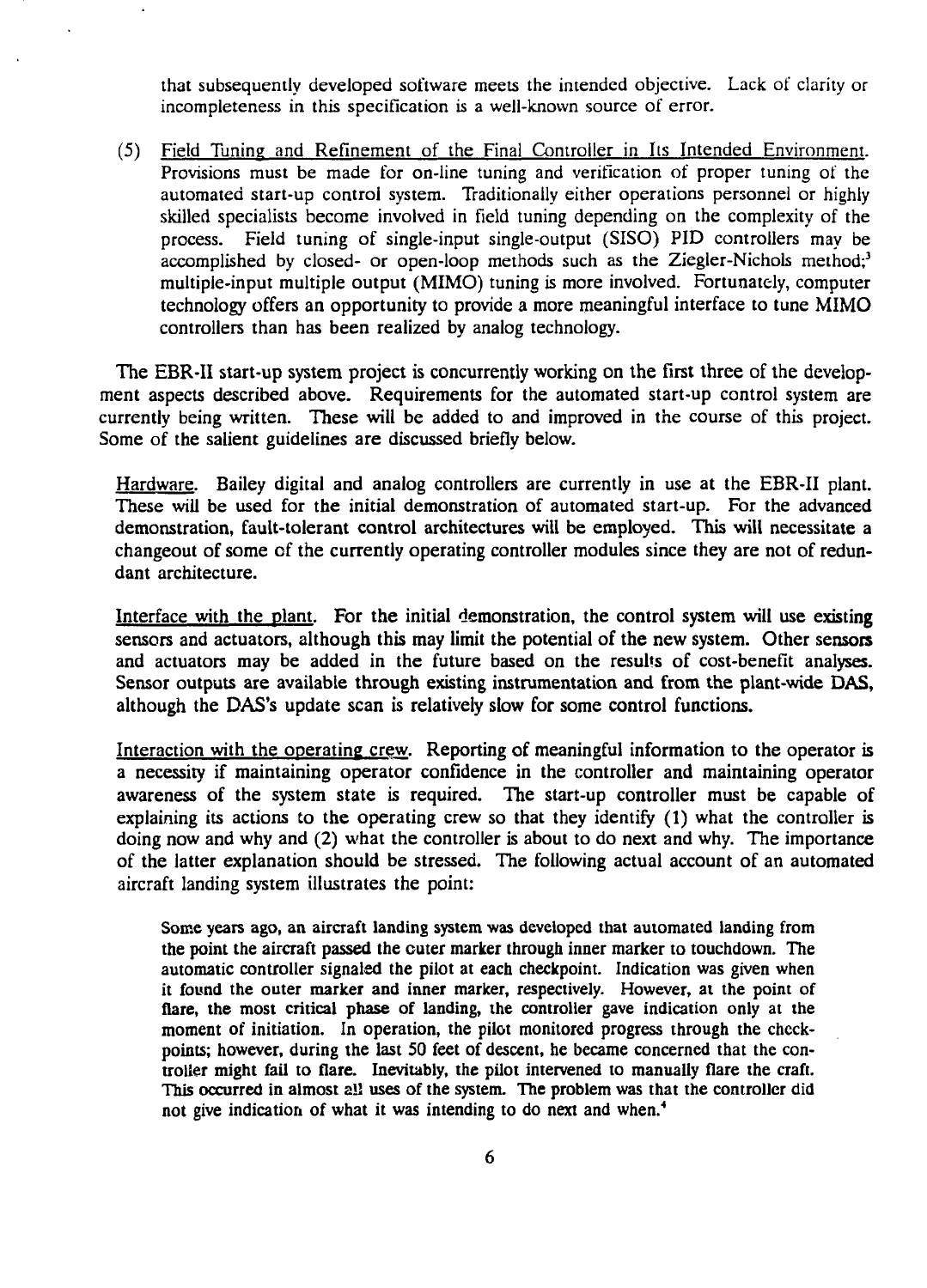A criticism often heard in utility circles concerns the predictability of controller behavior during abnormal situations, especially during transient conditions in which the controller may behave in a seemingly unexpected manner. Operators, sometimes as a matter practice, revert to manual control at the onset of a transient. Part of the problem relates to lack of explanation by the controller as to what it intends to do next, as explained above. Another part of the problem is the operator's lack of understanding or misunderstanding as to how the control strategy or technique works. Inquiries have uncovered numerous occasions when the operator seized manual control, in which the controller would have chosen the correct course of action. A requirement placed on the start-up control system is that it be cast in a form that is understandable to control room operators and that it should project its course of action some seconds or minutes ahead to indicate to the operator what it will do.

#### Anticipated Problems Areas with Retrofit

A new system design and installation has many problems and issues to confront. A retrofit installation will encounter most of those problems plus some additional ones. Below are listed some of the issues and challenges facing development of the automated start-up control system. Although not elaborated here, these must be addressed during the course of the project.

Instrumentation and actuators. Some sensors may no longer be available or reliable. Some sensors may not be accurate enough to perform some of the tasks needed. The control design will have to account for these factors. Also not all actuators needed by the automated system are remotely operable. This limitation determines where the manual segment of startup ends and the automatic segment begins. Pulling new cables may be difficult when new signals must be routed. During the first two demonstration phases, the problem of installing new equipment and cables will be minimized since existing will be utilized to the fullest extent.

Identification of *True* Procedures. Not everything that operators do is in the procedures. The missing facts must be accounted for by other investigative means. In addition, obtaining up-to-date procedures is sometimes difficult, even in well-managed organizations. Recent technical meetings between light-water-reactor (LWR) nuclear power plant designers and operators, with which the author was involved, have revealed that misunderstandings still exist concerning actual plant behavior. Neither designers nor operators independently have a complete understanding of all operational nuances. The generation of *true* procedures is a product of the data from several sources.

Personnel Involvement. Plant personnel must be involved at the onset of the project.<sup>5</sup> This will be done by including plant operations and maintenance personnel in the development process by soliciting their suggestions for improvements and review of the system at several stages. This involvement leads into a training program for the new system.

Scheduling. Because EBR-II is an operating plant, installation and testing will directly interfere with normal power-producing operations. Planning must take place to schedule modifications and upgrades during normal outages and minimize the installation time required. This may not be as much of a problem at EBR-II as at other commercial plants owing to the experimental nature of EBR-IL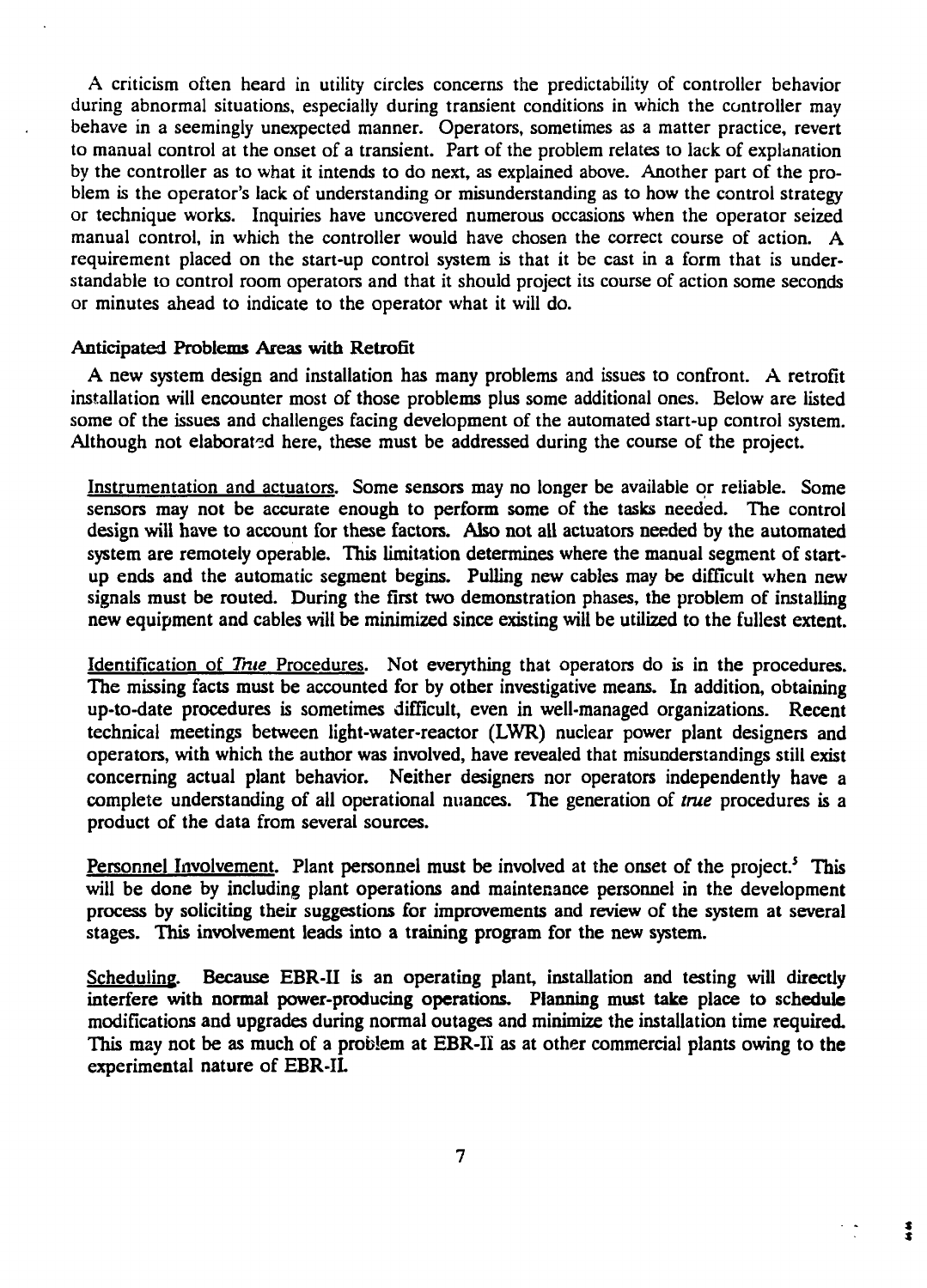# SYSTEMATIC APPROACH

#### Staged Approach

Development and demonstration of automated start-up will occur in stages for flexibility and opportunities to include appropriate research and development. Demonstrations are planned at several points. Although not yet formalized, the stages are described below.

Requirements Development. Functional requirements for start-up are needed to steer the software development toward the final goal. The requirements under development will roughly correspond to the five control system design aspects described earlier: (1) start-up system goals and objectives; (2) start-up strategies; (3) control techniques and functional architectures; (4) software and operating system; (5) controller hardware; (6) plant interface; (7) regulations, standards, and codes; and (8) field adjustment and maintenance.

Demonstration Stages. Several progressive stages of simulator and plant demonstrations are planned:

- (1) The first demonstration project develops an automated procedure recall and checksheet system based on database and expert system technology. Several stages are planned in which the demonstrations will become progressively more complex. Currently the procedure prompting system is under development on an IBM/386 class machine using KES expert system. The procedure prompting system next will be moved to a SUN workstation with rules written in KES and C-Ianguage supported by SUN Unify database management system. The SUN implementation will be first demonstrated using a simulator environment. Later the system will be demonstrated using real-time EBR-II data. Finally, installation at the plant will be made.
- (2) The second demonstration project develops a simplified autostart system that makes maximum use of existing EBR-II control equipment. This project will also evolve over several stages. Simulator development and testing will be performed first followed by in-plant demonstrations:
	- Stage 1: Development of basic control of continuous and discrete event processes
	- Stage 2: Addition of testing and validation tasks to Stage 1 design
	- Stage 3: Expansion of Stage 2 to include means for coping with contingencies and degradation
	- Stage 4: Addition of maintenance and calibration features to Stage 3 design
- (3) The third demonstration project develops an advanced automatic start-up control system using enhanced control equipment including fault-tolerant technology and additional plant sensors and actuators. Much of this work will build on the results of (2) above. It is likely that similar stages of development will be followed. New equipment will be purchased to fulfill the requirements of this demonstration.

Demonstrations will prove the competence of the strategies, techniques, and implementation technologies used. Further, the demonstrations will lead other reactor control programs to important technological advancements. Roughly, the first demonstration project will take place late in fiscal year (FY) 1989; the second in FY 1990; the third in FY 1991.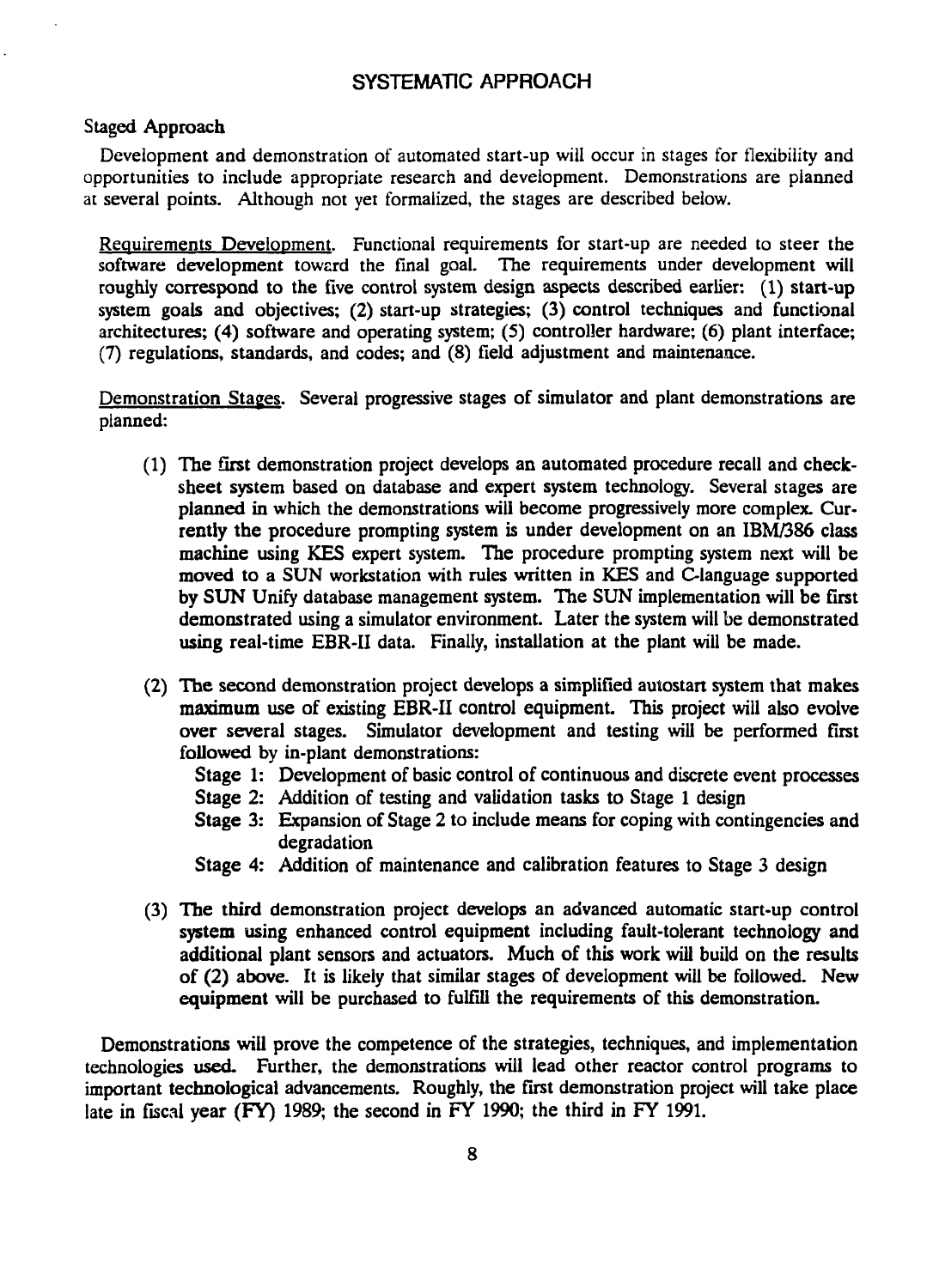#### Candidate Control System Functions

The concept of a control system limited to a loose collection of SISO continuous-mode servo controllers limits the capabilities of the plant to respond to off-normal conditions and disruptive events. In a manual environment, an operator acts to engage and disengage loop controllers and command new set points to coordinate the interactions of the various plant systems connected to those loops; however, for automated operation, the scope of the basic control system must be expanded to include supervisory functions previously accomplished by human operators.

An examination of EBR-II and other power plant operating procedures reveals that the procedures direct operators to perform several distinct categories of important tasks such as (1) controlling operating modes of plant equipment (e.g., equipment off-on status and valve alignment), (2) adjusting continuous controller setpoints and gains, (3) configuring controllers according to plant mode and condition, (4) testing the integrity and operability of sensors, instruments, and other components, (5) verifying the status of the plant systems, (6) calibrating specific instruments during the start-up cycle, and (7) reporting to management, maintenance, and other groups the progress and problems encountered. These seven task types must have their counterparts in the automated control system. The system proposed in the block diagram of Fig. 2 incorporates functions to accomplish these tasks.



Fig. 2. Block diagram of start-up control system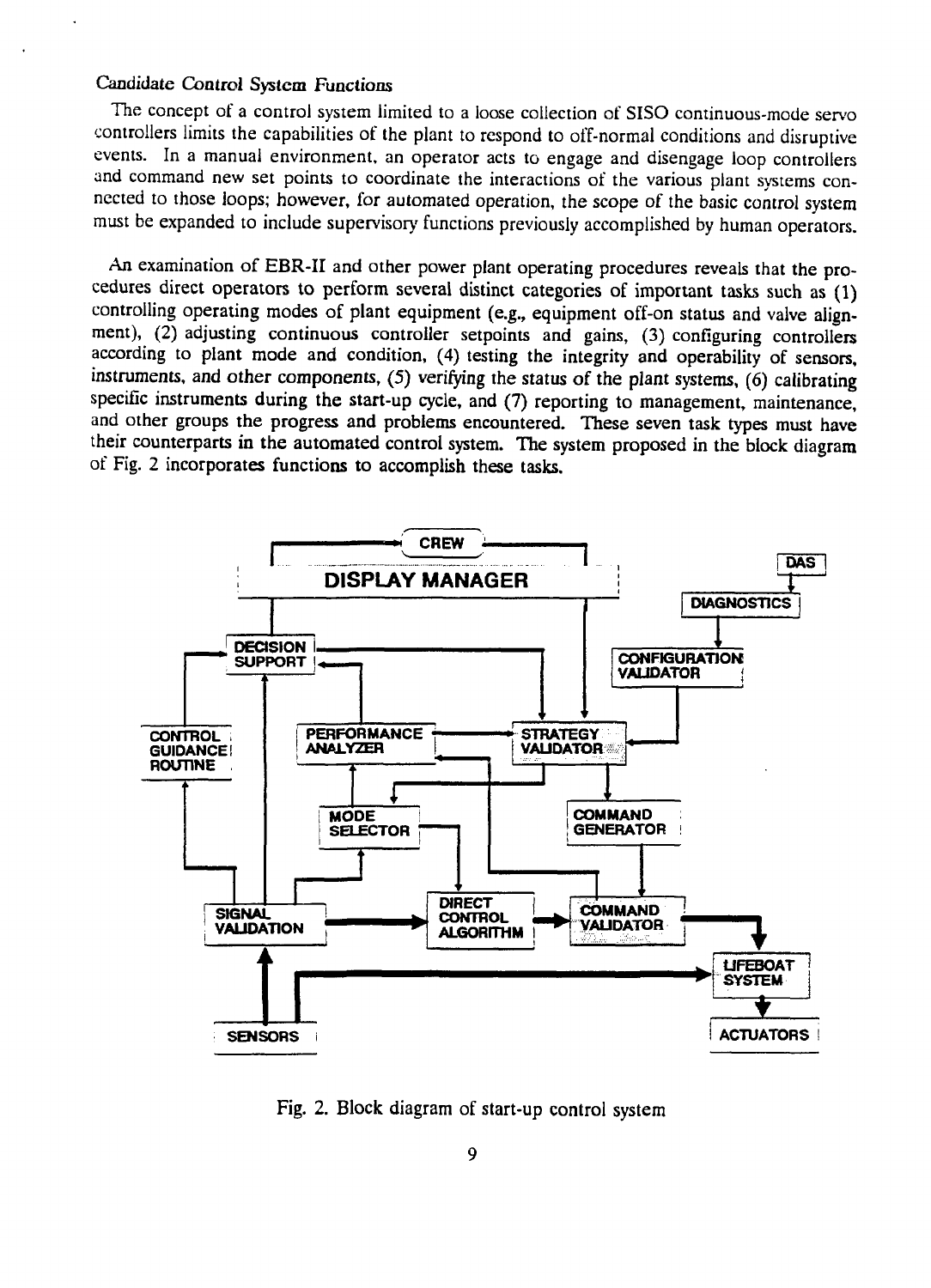Signal Validation. This function block contains multiple methods for processing raw sensor data and generating validated data orepared for specific uses. The concept of signal validation is fairly well understood even though further research and development may be needed. It is envisioned that multiple validation techniques will be concurrently observing the data. An intelligent supervisor then votes or weighs the outcomes of the various techniques to arrive at a validity parameter. Data sample and validity parameter are broadcast as a couple to wherever needed. A more exhaustive study of candidate signal validation techniques is underway at The University of Tennessee.<sup>6</sup>

Command Validation. The objective of the command validation block is to determine the accuracy of the command generated by the control system, and to validate the resulting output of the actuator system. A command validator as a distinct function is a relatively new concept to process control. It parallels to some extent sensor signal validation. Actuators come in many forms such as a (a) pump-valve systems, (b) control rod drives, and (c) heaters. Thus the overall command validation involves verification of control signal input (to actuator) and actuator system output (plant response). For illustration, the classic example of a command validator is the conflict resoiver circuit of a traffic-light controller. Should the timers and phase sequencers produce simultaneous *green* lights at an intersection, the conflict resoiver overrides the situation to produce flashing red and yellow lights.

A definition of the requirement for valid control strategy is that the controller's output to the actuator and the actuator system's output (within the plant process) must remain within certain bounds of a desired strategy or trajectory. The procedure for command validation consists of (a) identifying faulty control signals, (b) isolating plant component malfunction, and (c) quantifying the control signal's variation from the nominal value.

One of the approaches for command validation is to generate command signals on-line using a plant component model and drive this with the same inputs that go into the plant controller. Compare the controller and actuator system outputs with their corresponding predicted values.<sup>7</sup> This approach is similar to dual consistency checking.

Strategy Validation. This function block determines whether the current strategy in use by the control system (or operator) is valid for the condition of the plant and the desired objective. This form of validation may answer questions such as (a) are the set points correct? (b) is the system performance and stability as expected? (c) is the overall trajectory within the normal operation envelope? (d) is the system configured correctly given the current status of instrument, equipment, or control system failures? and (e) are the continuous controllers gains within the proper tuning range?

Configuration Validation. This function block identifies the current plant mode and subsystem operability status. The data generated consists of current mode of each subsystem, current status of subsystem equipment (e.g., in-operation, available/unavailable, under-maintenance, and faulted), and look-ahead status (i.e., planned outage).

Direct Control Algorithm. This function block houses the continuous control algorithms for all systems employed during start-up. The control algorithms must be robust to handle the wide range of conditions and parameter variations encountered during start-up. Candidate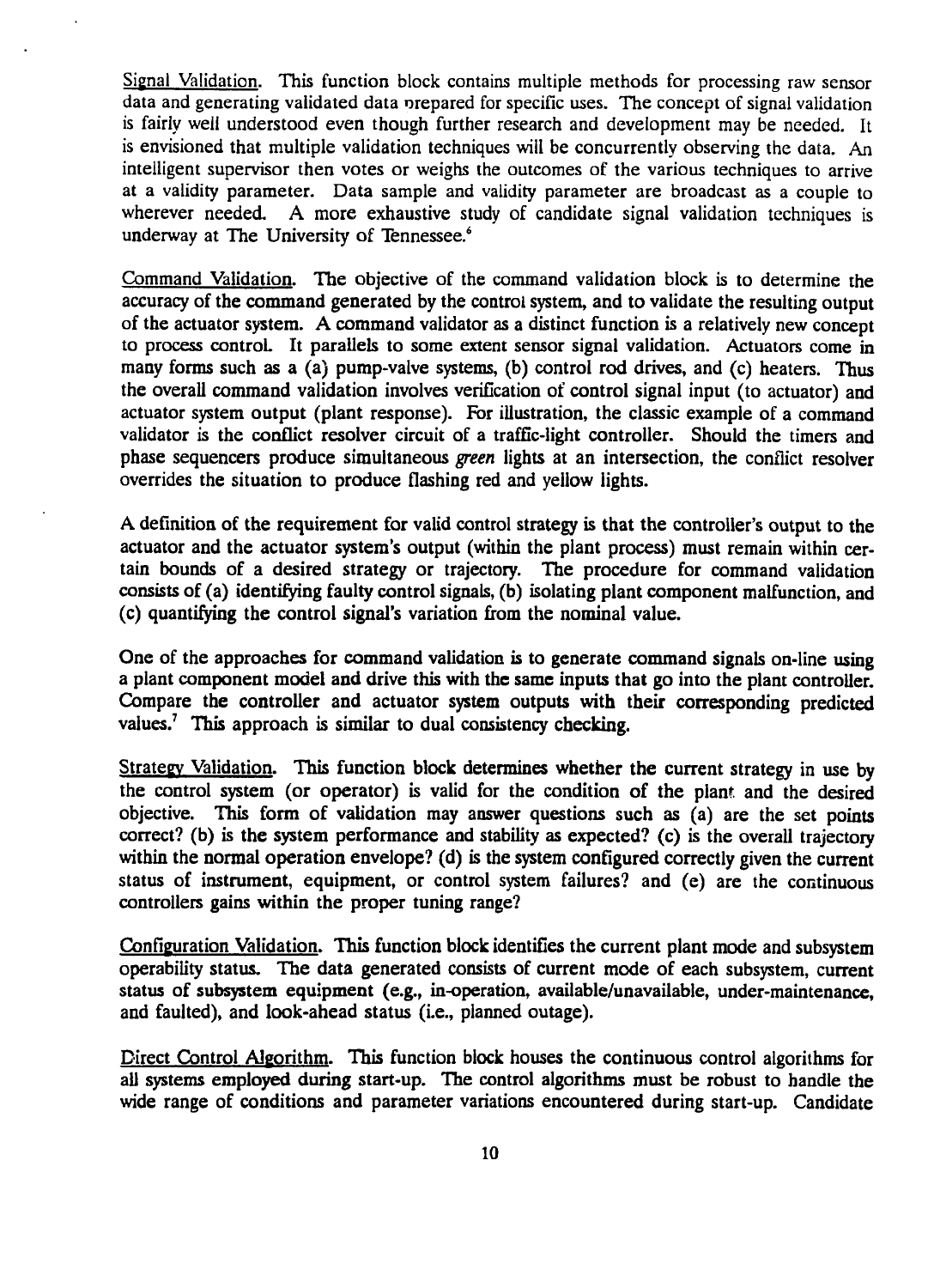control techniques currently under development at ORNL include (1) nonlinear reconstructive,<sup>8</sup> (2) adaptive,<sup>9</sup> (3) linear-quadratic-Gaussian (LQG) control with compensation from exogenous inputs,<sup>10</sup> (4)  $\text{LQG}$  with loop-transfer-recovery (LQG/LTR),<sup>11</sup> (5) Proportional-Integral-Derivative (PID), (6) closed-loop nonlinear control, and (7) fuzzy-logic control.

Lifeboat System. The *lifeboat* concept is that of a simple controller employing a simple algorithm designed to bring the specific subsystem under its scope of control to a preestablished safe and stable state. The lifeboat system is implemented on separate hardware from the remainder of the start-up control system. Thus, hardware (or software) failures in the "principal" controller are captured by the lifeboat and not allowed to propagate through the process. Because the lifeboat is functionally upstream from the actuators, it is reasonable that the lifeboat module also function as a local hand-auto (H/A) station as illustrated in Fig. 3. If the lifeboat is limited to SISO or multiple-input single-output (MISO) architecture, then lifeboat modules can be matched to plant actuators. Lifeboat controllers may contain both continuous and discrete-event control algorithms as needed.

Mode Selector. A discrete event is a discontinuous change in the state of a component or system. Discrete-event control stands in contrast with continuous control in which states exist on a continuum. For example, turning a purap on or off represents a discrete event; however, controlling the pump's speed to meet a flow or pressure set point is a continuous action. The mode selector, which controls the discrete changes required for start-up operation, can change the mode of the direct control algorithm block or the plant directly by actuating pumps motors and aligning block and isolation valves to distinct configurations. Further information is available from a study on feedwater system control. $^{12}$ 



Fig. 3. Simplified diagram of lifeboat controller.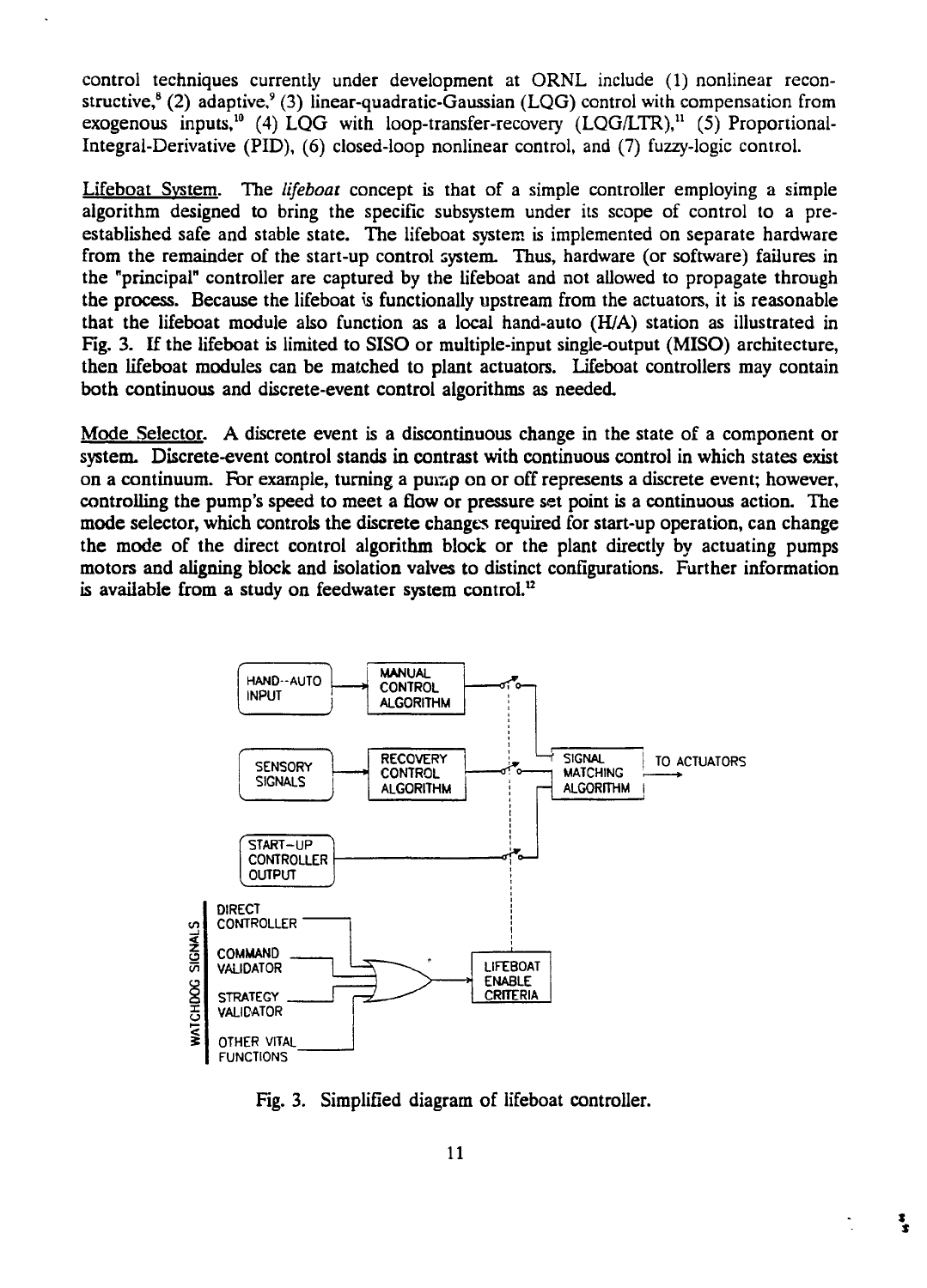Performance Analyzer. This function block identifies failures and deteriorating performance in the major components and subsystems of the plant. Performance of various systems is tracked and compared with tolerance limits. Various tests may be performed to detect longterm problems such as bearing wear, tube leak, and heat-exchanger fouling<sup>12</sup>

Decision Support. This block contains the information system to support the operator's decision-making processes. Included in the block are the procedure prompting system and an intelligent planning system. Three major modes of operation are supported by this system: (1) *Manual* control gives the operator real-time control of all aspects of plant start-up. The control system is in an information processing mode supplying refined data and suggestions to the operator. The control system receives commands from the operator which are relayed directly to the plant components. (2) *Semi-automatic* control gives real-time control to the automatic control system except at break points. Operator permissives are required to continue to the next segment. (3) *Full-automatic* control gives real-time control to the automatic control system from starting point to final power level. The operator has inhibit power to halt start-up progress during a segment. The control system may be switched between these modes without perturbation to the process. The decision support system supplies appropriate information to the operator corresponding to which of these modes are active.

# Information Needed to Develop an Automated Start-up System

Much information is needed to design an automated start-up control system. Some of the more important information requirements relate to (1) low-power models of EBR-II components, (2) detailed start-up procedures, (3) catalog of available signals, (4) catalog of remotely operable actuators, (5) performance requirements for continuous controller operation, and (6) operator information requirements for developing the decision support system. These elements of the design are discussed below.

Modern control system design begins by developing a mathematical understanding of the behavior of the plant components and systems. The mathematical models of the plant are used to formulate the continuous controller gains and structure. The models may also be incorporated as an active part of the controller architecture. Further, the models will be used as simulators for testing and evaluating plant performance using various control schemes. A linear model has been previously developed for EBR-II<sup>13</sup> using MATRIX<sub>x</sub><sup>e</sup> control system design environment. Portions of the linear model have been relinearized about a low-power operating point Results using the linear model compare well with measured plant data taken during startup mode. Figures 4 and 5 show reactor power and core-exit temperature during a start-up. Solid line represents measured data; dotted line is model results. The model predicts plant response relatively accurately, however, the control rods on the model were not moved precisely the same as the actual reactor. This accounts for the discrepancy between measured and modelled outputs.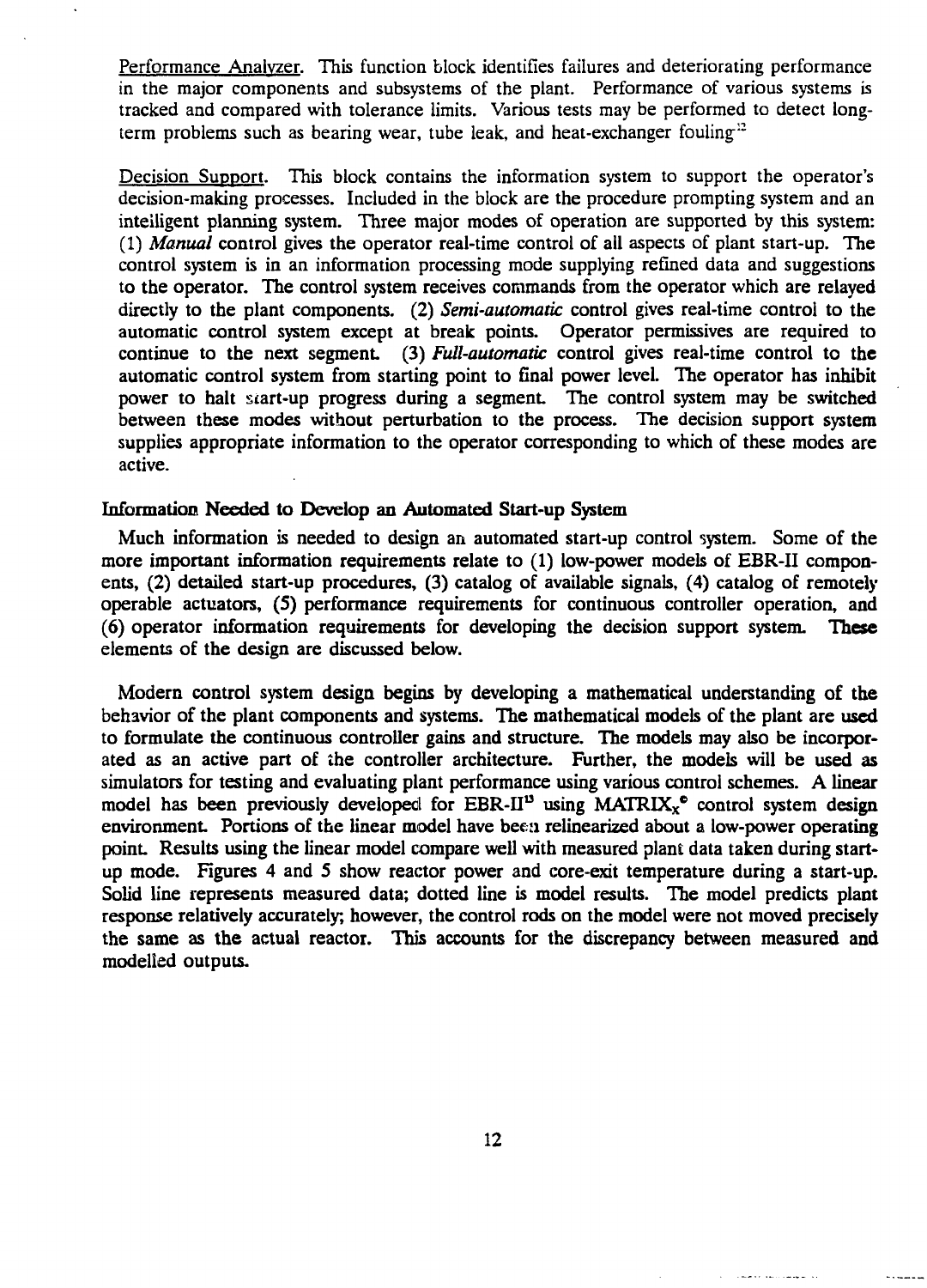

 $\ddot{\phantom{0}}$ 

Fig. 4. Core power response during start-up.



Fig. 5. Core-exit temperature during start-up.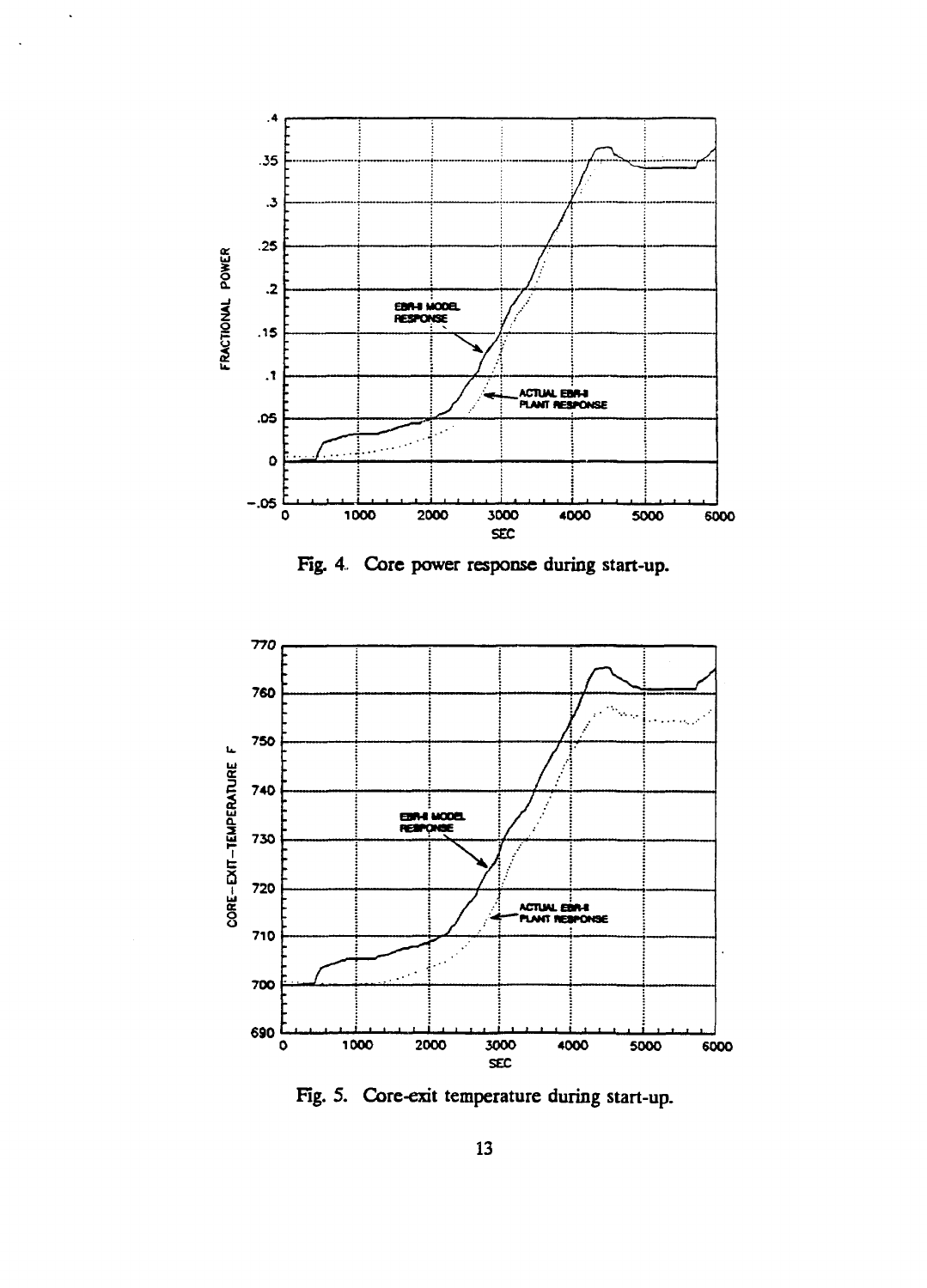The controller's rules for plant start-up are derived primarily from plant start-up procedures. EBR-II procedures are conveniently arranged for methodical analysis. Most procedures have companion checksheets that prompt correct operator actions and provide a record of the process. The procedures are arranged into four categories as follows.

Prestart-up Procedures. These procedures, which are directed individually at major subsystems, are for bringing about the necessary initial conditions required for start-up. The seven major subsystems and corresponding procedures are listed below:

Electrical System Radiation Monitoring System Auxiliary System Reactor Control Checksheets Fission Product Monitors Sodium and CGCS System Primary System

Ą.

Preparatory Procedures. These procedures do not activate any systems but instead verify plant-wide status and operability. There are 14 preparatory procedures.

Direct Procedures. Direct procedures require operators to activate subsystems and equipment as well as verify status. The 25 direct procedures bring the plant to a minimum steady-state power level in the range of 50-400 KW.

Approach to Power. These procedures carry the plant to full-power operation in 10 MW steps. There are seven approach-to-power procedures. The turbine-generator is placed online during approach to power at 30 MW.

From these procedures, computer-executable rules can be written. Operator expertise can be added to this framework of rules to form a more complete set of rules representing the *true* procedures.

A detailed cataloging and examination of the available sensor signals and remotely operable actuators must be performed. Some 900 sensor signals are available on the DAS. The task of collecting sensor and actuator data is just now beginning.

Selection of the rule execution engine has been made for the procedure prompting system, namely KES. For early demonstrations of the automatic start-up control system, the same software will be used. However, execution speed restrictions will force a recasting of the software in C-language.

An effective (continuous) controller for low-power-range operation must be developed. Besides information on plant physics and behavior, measures of utility must be established to guide the proper selection of control techniques. Measures of utility, which are an expansion of the traditional performance measures, include additional factors that express how well the controller meets the mission requirements.<sup>2</sup> Such factors include robustness, resource consumption, and human related items. These are outlined in the following table.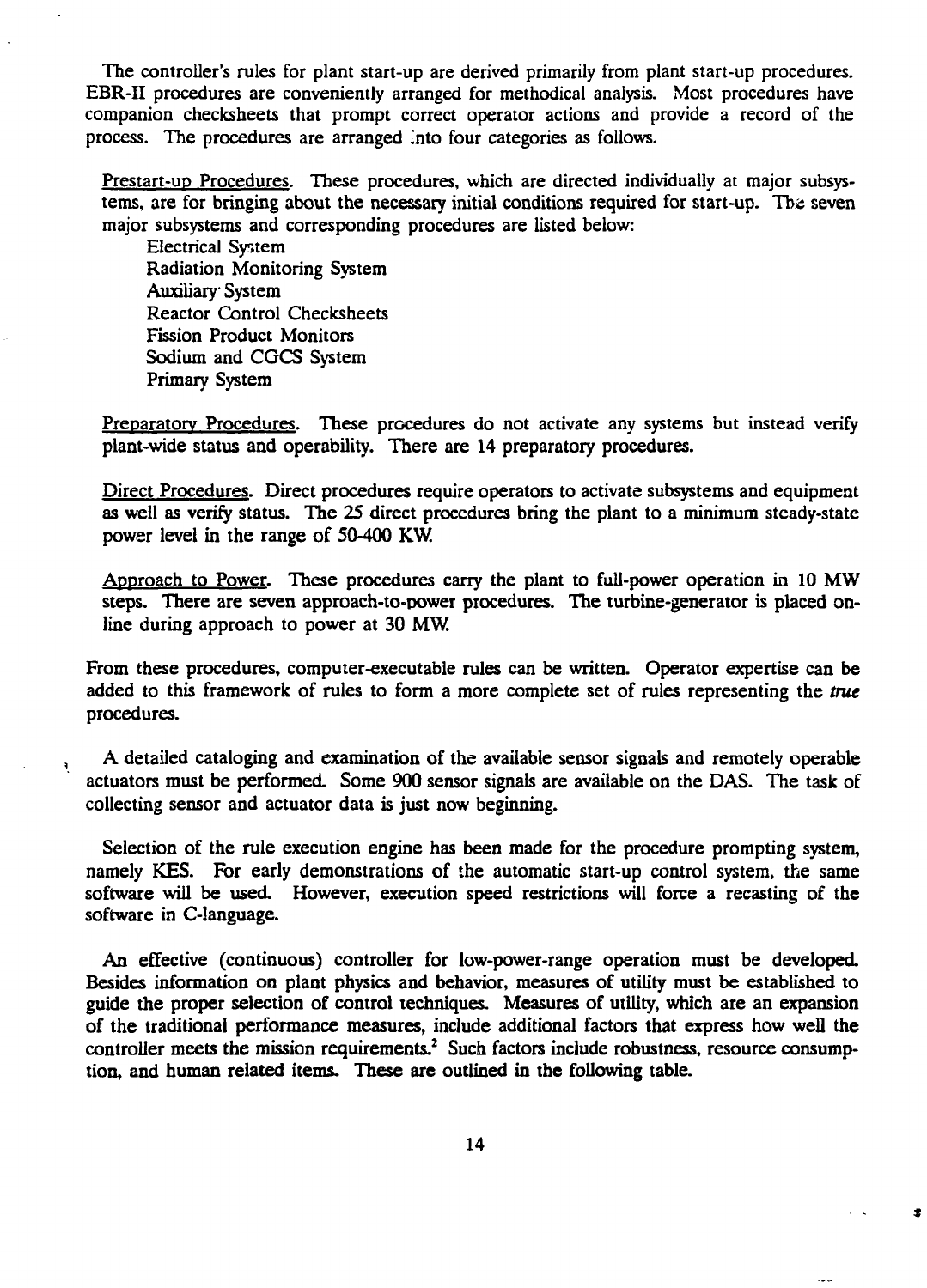Table 1. Measures of Utility

Real-Time Performance (traditional measures) Time-Domain Frequency-Domain Tolerance of Degraded Conditions Noise Process Parameter Variation Sensor and Actuator Failure Effects on Downstream Components Compatibility with Human Operators Field Tuning Meaningful Information **Understandability** Resource Requirements Real-Time Computational Sensor Count, Accuracy, Placement Future Considerations Flexibility

# State-Transition **and** Data Transformation Modeling Techniques

A structured state-transition and data-transformation technique is proposed for the mode selector and portions of the decision support system.<sup>14</sup> The basic method is an application of the structured analysis and design techniques of Ward and Mellor.<sup>15</sup> The approach is first to build a logical model of the control system (i.e., what the control systems must do to control the process). Then from the logical model, a physical model is built of the computer processors, interconnection networks, and code environment (Le., real-time applications software, operating system, computer hardware, data highway structure). The first task, building a logical model, consists of constructing a model of (1) the interface of the control system to its environment, and (2) the internal behavior of the control system. Logical models are implementation free, that is, the development effort should be independent of the programming language or computer type selected.

The context diagram and the external event list are the tools used to represent the control system's environment. To create a model of the control system's internal behavioral, network graphics tools model the flow and transformation of data through a system, the time-oriented behavior of the discrete states that a system may exhibit, and the organization of stored data associated with data transformations. The tools are data-flow diagram (DFD), state-transition diagram (STD), and entity-relationship diagram (ERD). The tools and techniques are described in the references cited.

When completed, the mode selector block of Fig. 2 contains the STDs for all start-up operations. Figure 6 shows the overall state transition diagram for the plant The controller's

 $\bullet$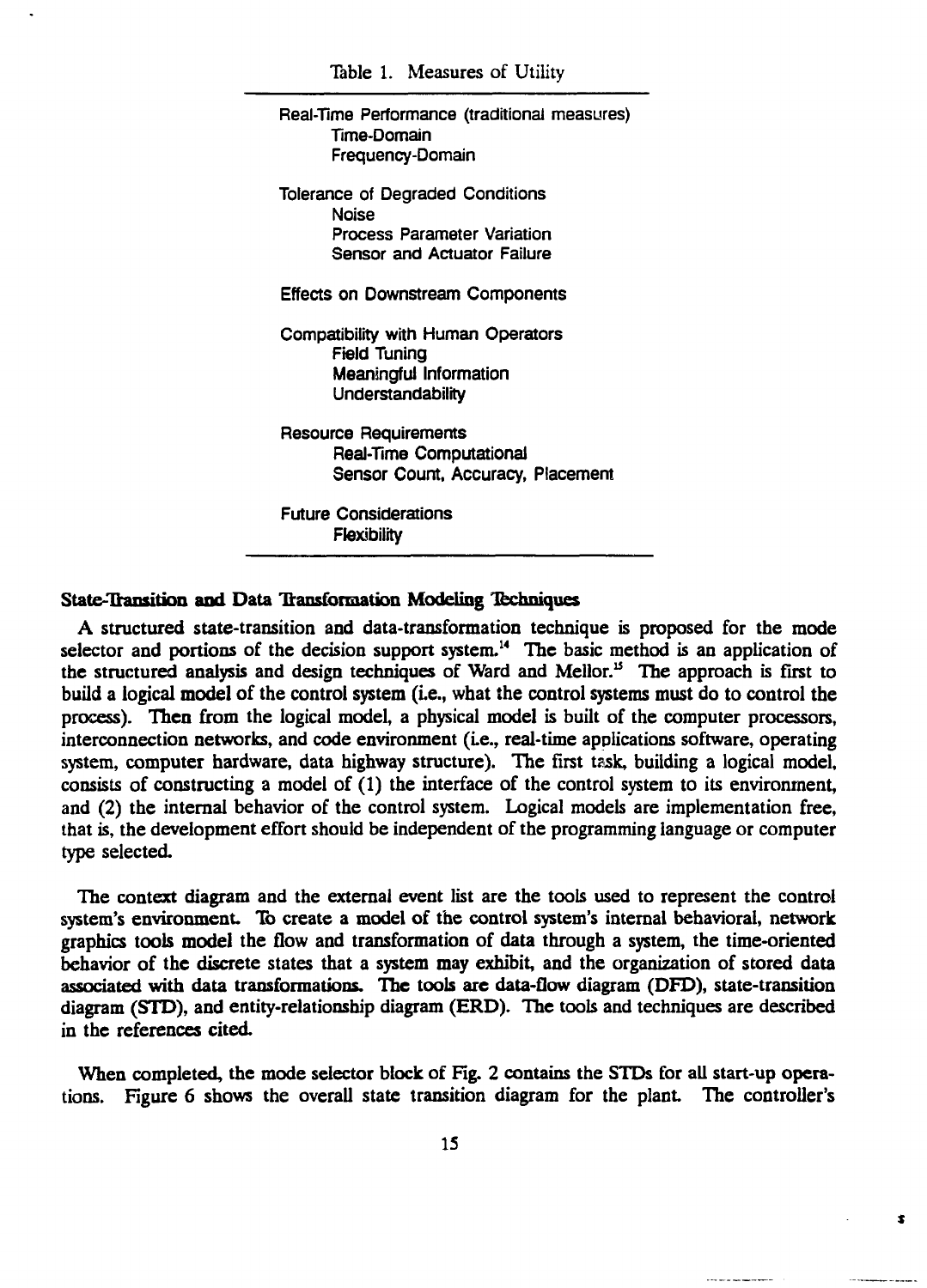objective is to select the proper sequence of states to get from "waiting in cold shutdown" to "minimum power under supervisory control." The starting point depends on the initial conditions including which instruments and equipment are available. For EBR-II's second demonstration project, the starting point may have to be further along than "waiting in cold shutdown" because of an incomplete set of remotely operable actuators. (Note that "cold" for an LMR is not ambient) An example set of start-up states that might be selected is shown in Fig. 7. The actions commanded by the transitions from state to state drive the plant components and the modes of the controllers contained in the direct control algorithm block of Fig. 2.

 $\cdot$ 



Fig. 6. Overall state-transition model of EBR-II. Note: many transitions have been omitted since this figure represents a framework for illustration only.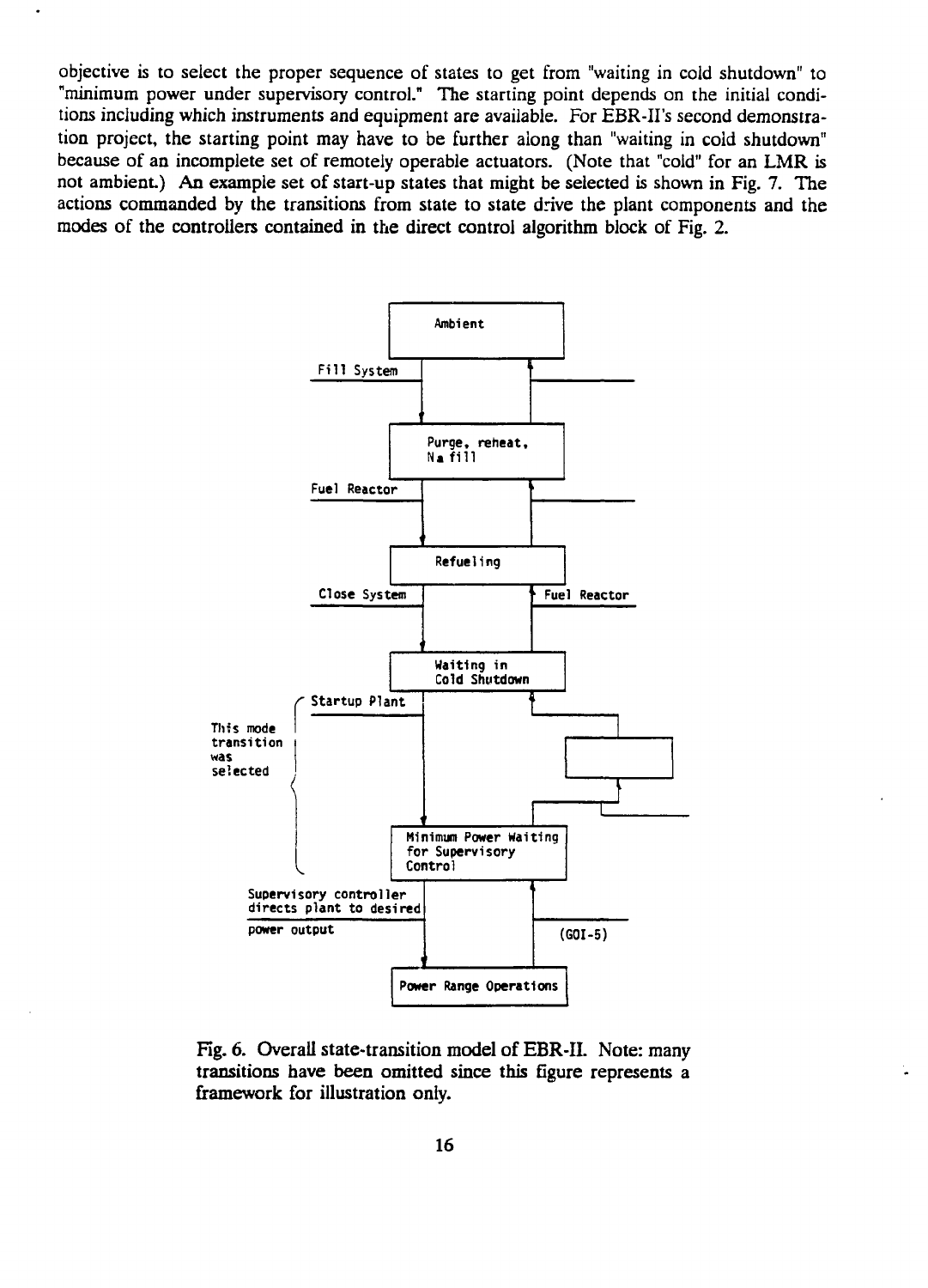

#### **AND 50 MW**

 $\ddot{\phantom{0}}$ 

Fig. 7. Example state transitions for a start-up sequence.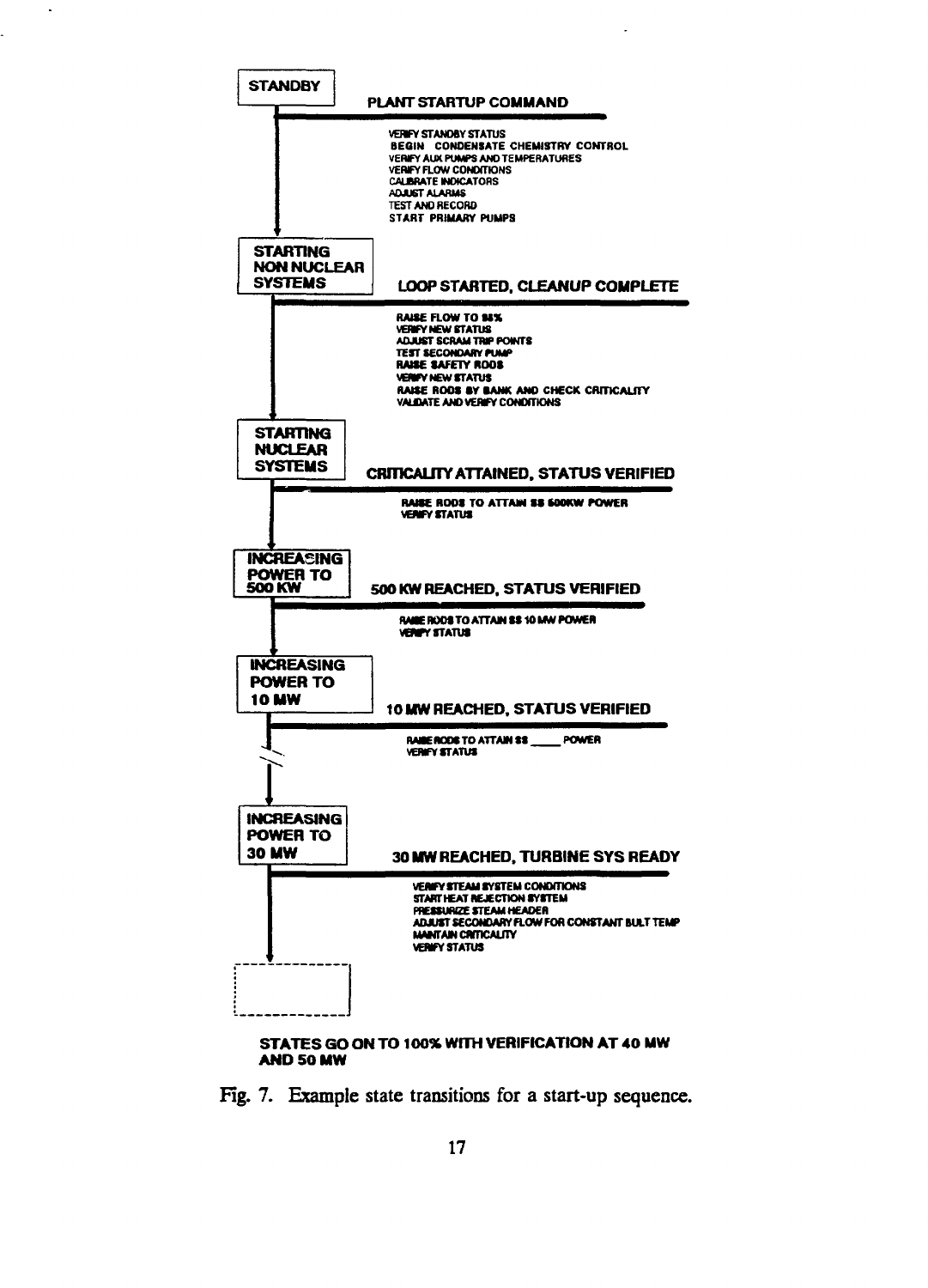The STDs are directly implementable by *if-then* rule structures. This will reduce the burden and the risk of error of passing the logical model to the software system developers. As an added benefit, the DFD and STD diagramming techniques may be suitable as a method of communicating meaning information to the operator.

# **CONCLUSIONS**

This paper describes an approach currently being used to develop a computer-based automatic start-up control system for EBR-II. The approach is methodical and builds the system in stages. Modern control techniques are being developed for the continuous controllers. A statestructured, rule-based approach is being developed for mode control. The control system is being designed for flexibility to accommodate plant start-up from a variety of initial conditions and degrees of equipment operability. Many innovative features will be incorporated to solve the problems encountered in starting a complex large-scale system.

*Acknowledgement* — The author expresses his gratitude to Harry Alter for his sponsorship and encouragement of this collaborative effort between ANL and ORNL. The author acknowledges the contributions of John Sackett, Reed Monson, Pete Planchon, and their colleagues.

# **REFERENCES**

- 1. E T Binford and E. N. Cramer, The High-Flux Isotope Reactor: A Functional Description," VoL 1, ORNL-3572, May 1964.
- 2. R. A. Kisner, R. C. Berkan, and B. R. Upadhyaya, "Performance Characteristics for Advanced Control Systems," Proc. Seventh Power Plant Dynamics, Control, and Testing Symposium, Knoxville, Tennessee, May 15-17, 1989.
- 3. J. G. Ziegler and N. B. Nichols, "Optimum Settings for Automatic Controllers," ASME Trans., pp. 759-765, 1942.
- 4. Personal communication with H. E. (Smoke) Price, 1988.
- 5. P. R. Frey and R. A. Kisner, "A Survey of Methods for Improving Operator Acceptance of Computerized Aids," ORNI/TM-8236, NUREG/CR-2586, April, 1982.
- 6. B. R. Upadhyaya, T. Kerlin, and K. Holbert, "Development of Integrated Signal Validation System at The University and Applications to Operating Power Plants," Proc. Seventh Power Plant Dynamics, Control, and Testing Symposium, Knoxville, Tennessee, May 15-17, 1989.
- 7. Personal communication with B. R. Upadhyaya, 1989.
- 8. R. C. Berkan, B. R. Upadhyaya, R. B. Perez, and R. A. Kisner, "A New Nonlinear 'Reconstru-